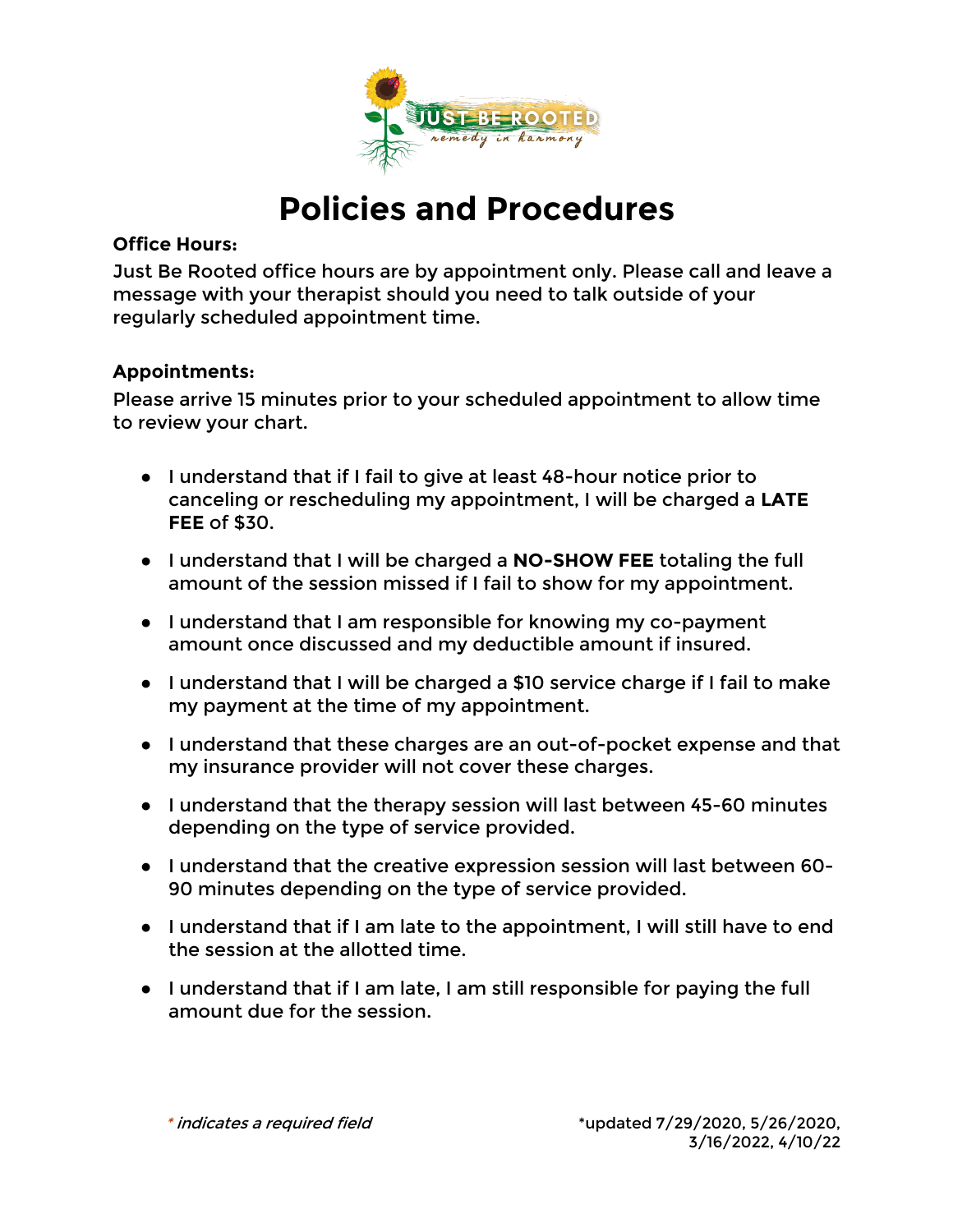## **Payment of Services**

It is the client's responsibility to make payments for all services provided at time of appointment via credit card (via Square payment system), cash, or check. Payments made through the SimplePractice system are secure and will be completed at the time the client's chart is reviewed for billing. The client making payments through SimplePractice adheres to the policies of the Stripe payment system.

All payments not made within 30 days of service and/or when the invoice was sent will be seen as "refusal to pay" and subject to being sent to a collection service. Written correspondence will be sent to the client two weeks before payment is sent to a collection service with an opportunity to arrange a payment plan with Just Be Rooted. Payment plans will be offered on a case-by-case basis and determined by the client and provider. Payment plans will be noted in the client's chart as an administrative note.

The method of payment is kept secure and encrypted in SimplePractice for confirmation of first appointment. Additional sessions and other fees are collected on a weekly-monthly basis, per agreement. It is your responsibility to maintain a method of payment on file that is up to date. Please see above charges for when payments are declined or delayed.

# **Insured Client Responsibility**

It is the client's responsibility to notify Just Be Rooted with any insurance changes and to obtain any required authorizations. Just Be Rooted will submit claims to the insurance company on file. Per contractual agreement with insurance companies, Just Be Rooted must collect all co-payment and/or

deductibles due. Co-payment and/or deductibles are due at the time of the appointment. If the insurance company does not cover the cost of service provided, the balance will become your responsibility.

#### **Beats**

Once a binaural, bilateral, or meditation beat has been completed and sent to you, you understand a response is needed within 48 HOURS. Your response should entail confirmation that the music file has been received, the music file is playable, and whether or not your musical expectation has been met. You will obtain a follow-up email from your artist within one week of the beat being sent.

# **Contacting Your Therapist/Artist**

You may leave a confidential voicemail for your therapist 24 hours a day, 7 days a week. Telephone calls will be returned between 8:00 am and 4:00 pm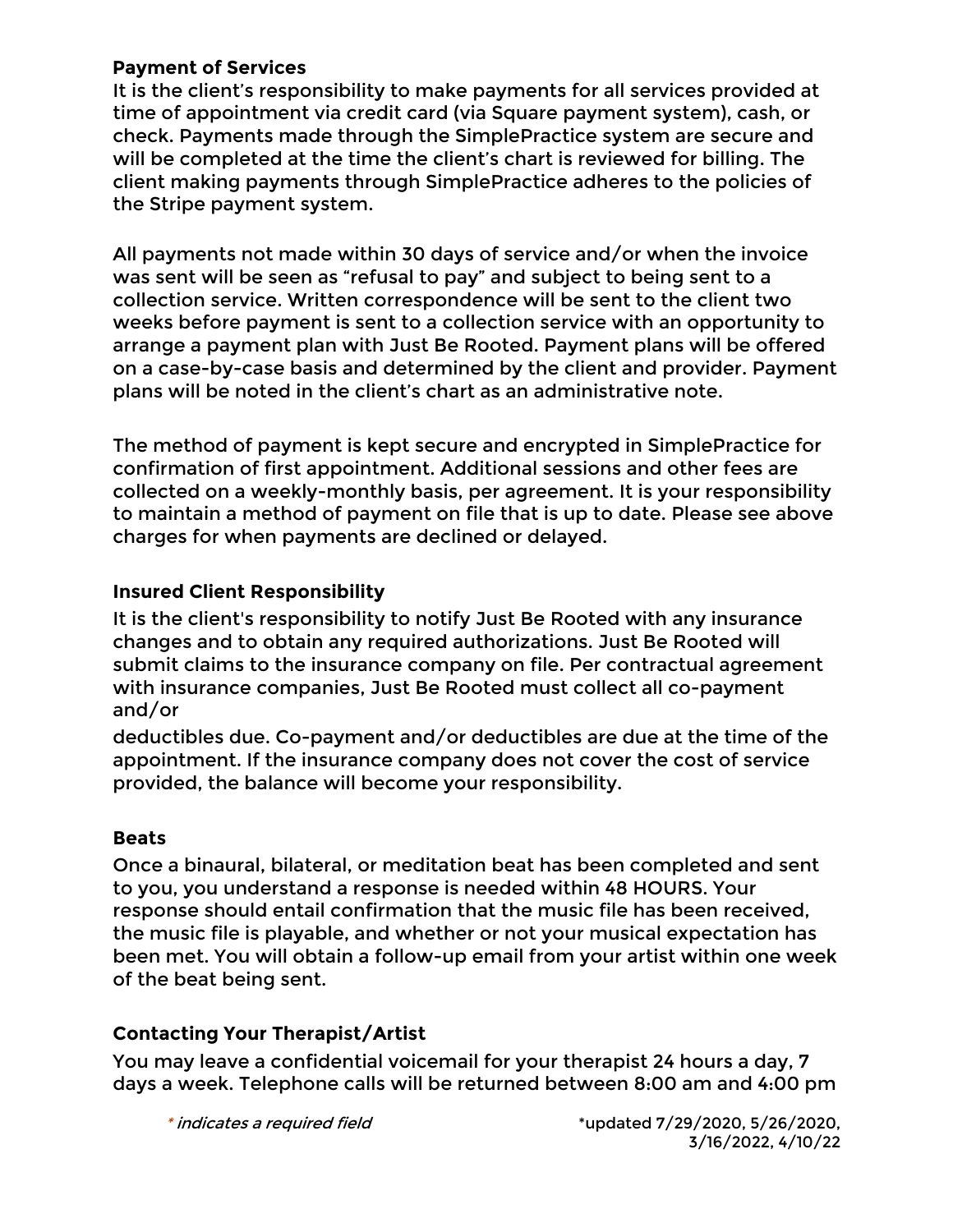Tuesday through Thursday, unless otherwise arranged.

Email and text messaging may be used within the client portal or through a secure number for periodic business communication; including confirmation of appointments and to communicate changes that may impact scheduled appointments.

Email or text messaging will NOT be used as a means of counseling or therapeutic exchange (unless in appropriate circumstances). In the case of an emergency, please call 911. Our office is not a crisis center and, therefore, is not staffed 24 hours.

#### **Minors**

If you are a minor, your parents or legal guardian may be legally entitled to some information about your therapy. This will be discussed with you and your parents/legal guardian what information is appropriate for them to receive and which issues are more appropriately kept confidential.

## **Telehealth Services**

"The use of telehealth technology by Florida or Georgia licensed healthcare practitioners for the purpose of providing patient care within the state of Florida or Georgia is not precluded by Florida or Georgia law. Telehealth technologies may be employed for patient care as long as such technologies are used in a manner that is consistent with the standard of care."

Florida licensed mental health professionals of Just Be Rooted can only offer online therapy services to residents in the state of Florida. Georgia licensed mental health professionals of Just Be Rooted can only offer online therapy services to residents in the state of Georgia.

Teleservices will be provided through SimplePractice's HIPAA compliant video conferencing software after an initial assessment regarding if online therapy is appropriate for each client.

# **Release of Records**

All clients or parents/legal guardians must complete and sign a release of information authorizing Just Be Rooted to provide any information to another. Record requests may take up to 15 business days to complete.

# **Client Termination**

Ending relationships can be difficult, therefore, it is important to have a termination process in order to achieve some closure. The appropriate